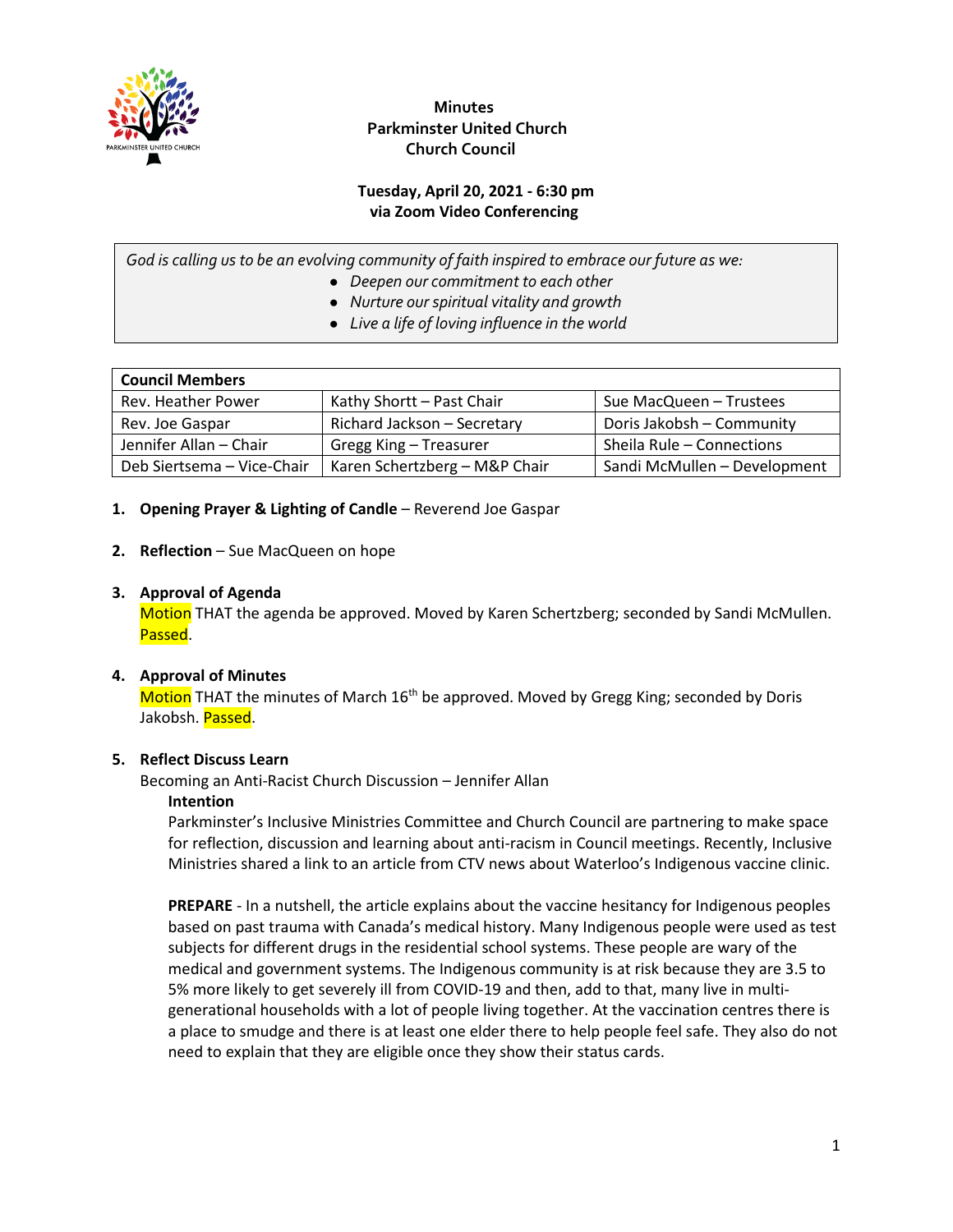

## **Minutes Parkminster United Church Church Council**

Community Reaction - On March 24th the Record reported about the number of messages complaining about the unfairness of the Indigenous clinics as well as many messages of hate. It is clear we have injustice and racism in our community.

Council watched a portion of the Ibram X. Kendi video about the history of colonialism and had a chance to **REFLECT** on the following questions which it discussed:

- Do you think there's a link between Canada's history of colonialism (e.g., taking Indigenous land, attempting to erase culture and language, residential schools) and these attitudes of racism?
- Is there something PUC could do to prevent responses such as these to future community initiatives?

The Inclusive Ministries Committee hope that this conversation helps Council LEARN about becoming an anti-racist, both individual and collectively.

Council discussed this issue at length and concluded it will write a letter to the editor of the Waterloo Region Record on behalf of Council to express alliance with our Indigenous siblings, dismay at the hate expressed about the Indigenous community's vaccine clinics and support for such sensible public health measures.

Motion: THAT Council submit a letter to the Waterloo Region Record in support of the Indigenous vaccine clinics. Moved by Sue MacQueen; Seconded by Doris Jakobsh. Passed. Action: Jennifer Allan will draft the letter.

#### **6. Liaison Reports**

- (a) Community Doris Jakobsh reported from Property Committee that cleanup of the church property is progressing; volunteers will be needed for collecting up debris for pickup on April 27. Jim Bowman reported that the Federal Government has a travel ban for refugees who did not have their permanent resident visa issued as of March 18, 2020. Siham and family had this permanent resident status and so were able to come to Canada. Fadi did not have this status as of last March, so he will not be able to come to Canada until this ban (done by an order in Council) is lifted.
- (b) Development Sandi McMullen reported from Worship & Music that a sermon on Asian heritage is planned for later this Spring. Christian Education did not report on account of their Easter Pageant. The sermon-by-phone subscription has been used for 47 of its 500 minutes, although mostly associated with the same phone number.
- (c) Connections Sheila Rule reported that Jayden Jones will be joining by Profession of Faith on April 25. Mary Sander will have her commitment to Parkminster recognized on April 25. Funding has been received from a grant to purchase iPads. The Membership & Pastoral Care Committee is brainstorming to identify those who might use them. The committee is growing the Pastoral Care list of the people we care for.

Motion that the Liaison Reports be approved. Moved by Karen Schertzberg; seconded by Kathy Shortt. Passed.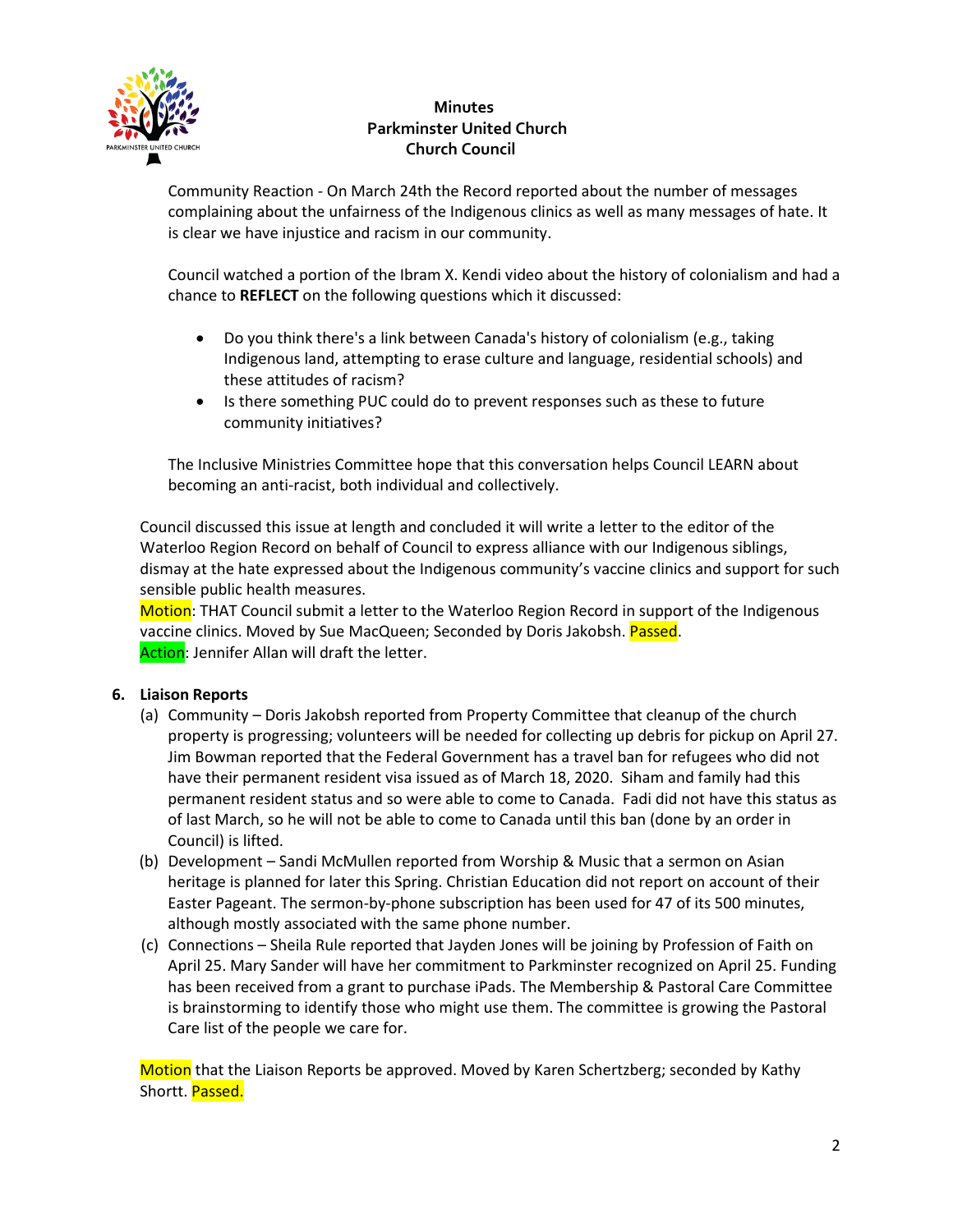

## **Minutes Parkminster United Church Church Council**

#### **7. Business Arising from the Minutes**

- (a) COVID-19 Working Group Report Jennifer Allan
	- The COVID-19 Working Group elected not to met on their scheduled date of Thursday, April 15 and instead communicated via email.
	- They again discussed the approach to allowing readers and soloists to record in the church and a healthy debate was had that didn't actually arrive at a conclusion.
	- Council discussed this and concluded that to adhere to the spirit of the present Government guidelines and restrictions we should adhere to the principal that such visits to the church were non-essential and thus would not be permitted.
	- Motion: THAT neither readers nor soloists be permitted to record in the Sanctuary until a date dictated by easing of the government's health regulations. Moved by Karen Schertzberg; seconded by Sue MacQueen. Passed.
	- Action: Jennifer Allan will advise Neil Murray of this change.
- (b) Funeral Service Safety Plan Kathy Shortt

Many thanks to Kathy Shortt, Barb Leask-Wynne and Karen Schertzberg for drafting the Funeral Service Safety Plan. Kathy provided the following amendments to that plan (see Appendix 2):

- 1. Effective April 19, attendance at all funerals services will be restricted to a maximum of 10 attendees indoors or outdoors. The indoor and outdoor limits cannot be combined to allow more than 10. The maximum of 10 attendees does not include funeral staff.
- 2. Musical solos may be offered from behind a moveable plexiglass screen.
- 3. Only the Ministers will be on the chancel at a lectern, using their headset microphones. The exception to this might be a soloist or someone who is giving the eulogy. These people would stand at the lectern with the stationary microphone. If not using the lectern microphone, the soloist would use a microphone with a disposable cover.

Motion: Kathy Shortt moved the acceptance of the recommendation of the COVID-19 WG that the Parkminster Funeral Service Safety Plan included as Appendix 2 be approved with these three amendments. Seconded by Karen Schertzberg. Passed.

Note 1 – The official Funeral Safety Plan indicates in the footer that it is now passed by Council with these amendments.

Note 2 – An additional change, that overhead fans would not be turned on, was made and accepted after the Council meeting.

Action: Jennifer Allan will discuss the moveable plexiglass screen and disposable microphone covers with Bert Blackburn of the Property Committee.

#### **8. New Business**

(a) Financial Reports (see Appendix 1) – Gregg King reported that we are in a good cash position but our offerings are substantially reduced compared with the first quarter of 2020, when, of course, we met in person. Government incentives remain important in our Profit & Loss statement. Our Budget spreadsheet indicates our gross profit is well behind our budgeted estimate, however our budget assumed that 2021 would not be marked by the continuing pandemic.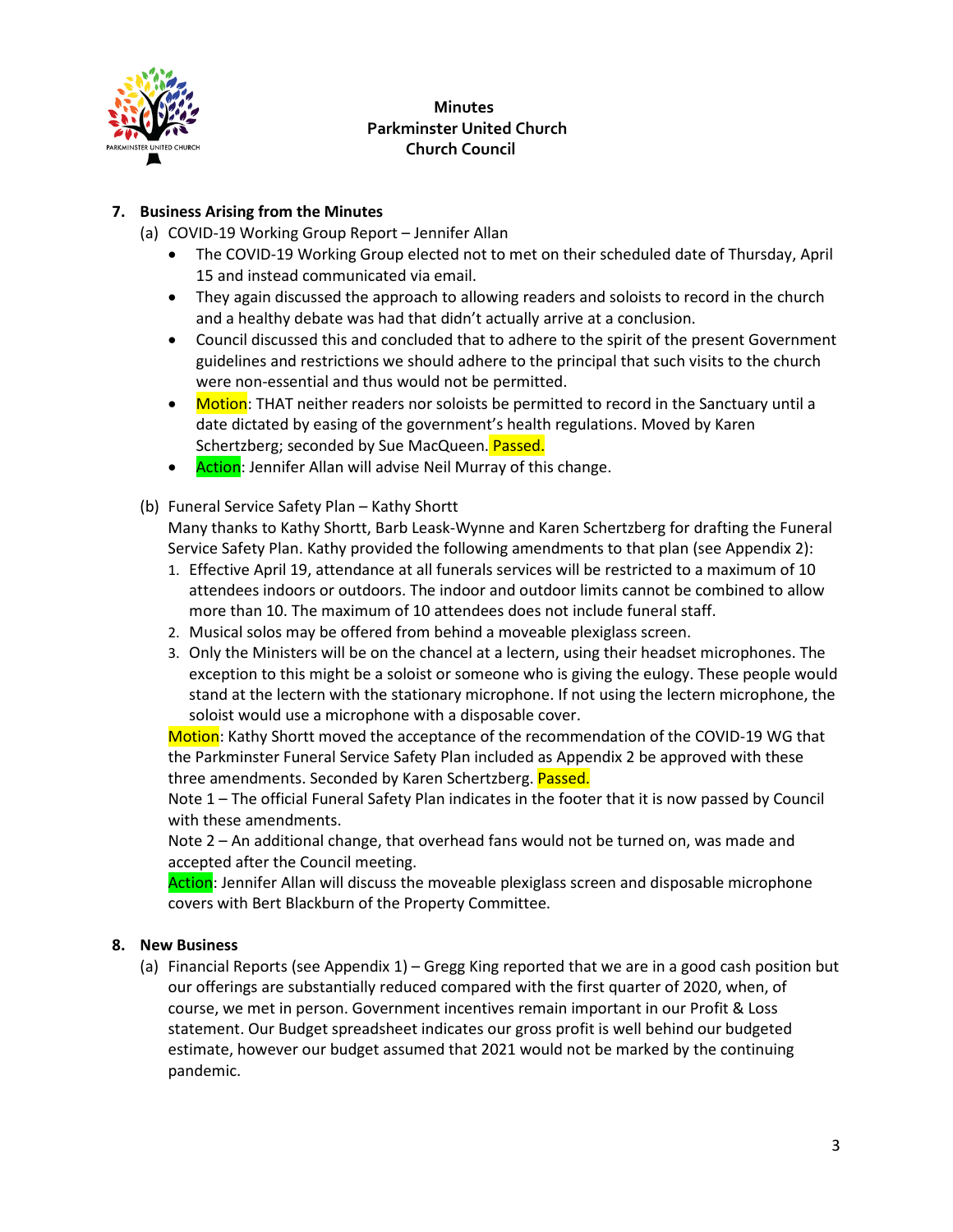

## **Minutes Parkminster United Church Church Council**

Motion: that Council approve the Financial Reports. Moved by Sandi McMullen; seconded by Sheila Rule. Passed.

(b) Invitation to the Moderator's Town Halls on Strategic Planning – Jennifer Allan The United Church of Canada (UCC) has invited church leaders to give input into the development of a 2022-2024 Strategic Plan for the UCC. Jennifer has already shared this invitation with all Committee Chairs and Council to ask for people to let her know who wishes to attend. She encourages anyone who wishes to attend to register. Click here for the link: *Invite to* Moderator's Town Halls on Strategic Plan (mailchi.mp)

#### **9. Any Other Business**

Kathy Shortt will update the web site for the leadership team with photos and bios for Gregg King and Richard Jackson

- 10. Closing Prayer Reverend Heather Power
- **11. Next meeting** May 18, 2021 at 6:30 p.m.

#### **Appendices**

- **1. Financials**
- **2. Funeral Service Safety Plan**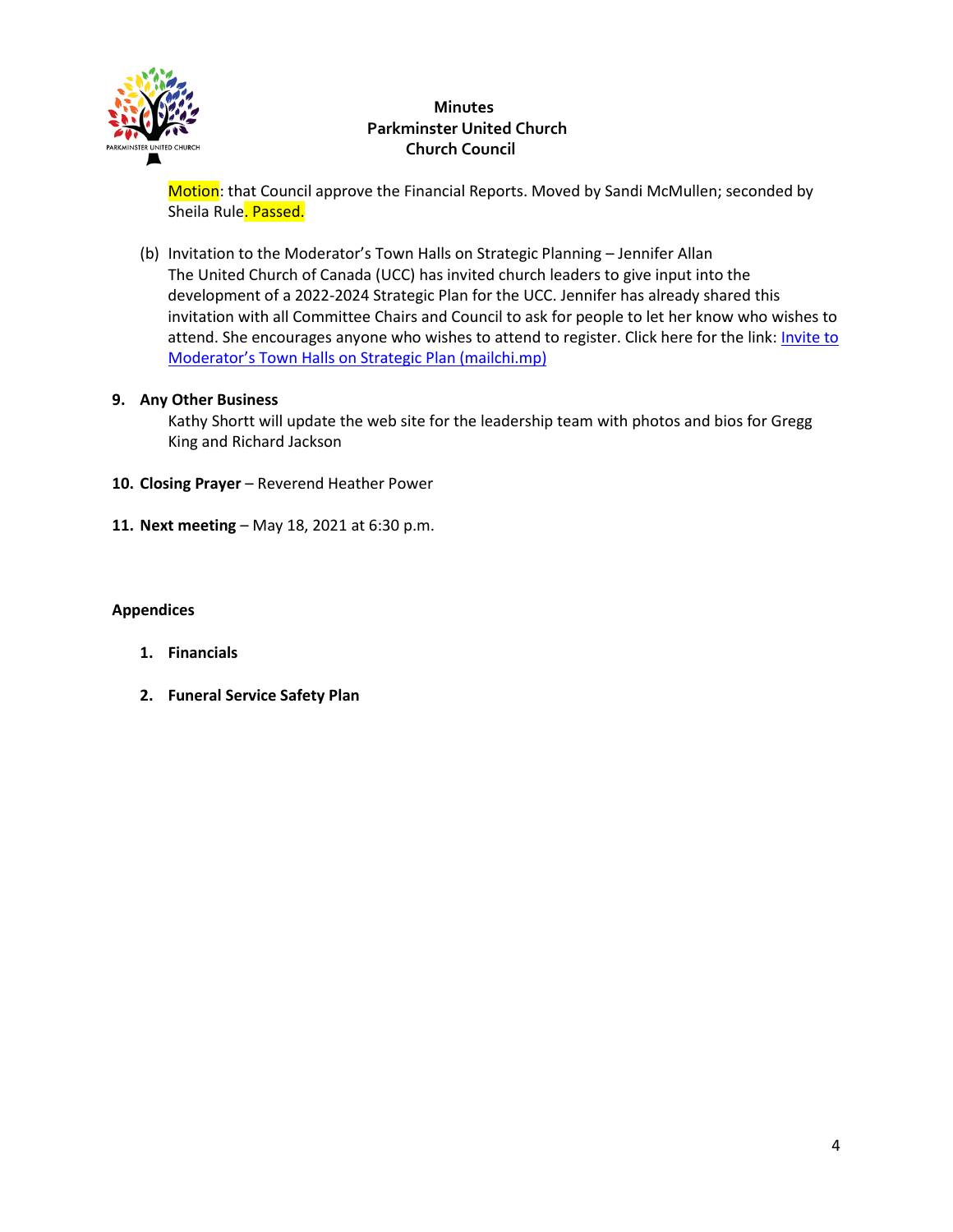# **Appendix 1a Parkminster United Church Balance Sheet**

**As of March 31, 2021**

|                                        | Total |                    |                            |            |  |  |
|----------------------------------------|-------|--------------------|----------------------------|------------|--|--|
|                                        |       | As of Mar 31, 2021 | As of Mar 31, 2020<br>(PY) |            |  |  |
| <b>Assets</b>                          |       |                    |                            |            |  |  |
| <b>Current Assets</b>                  |       |                    |                            |            |  |  |
| <b>Cash and Cash Equivalent</b>        |       |                    |                            |            |  |  |
| Chequing                               |       | 52,798.02          |                            | 70,157.58  |  |  |
| <b>Savings</b>                         |       | 351,360.70         |                            | 300,973.27 |  |  |
| <b>Total Cash and Cash Equivalent</b>  | \$    | 404,158.72 \$      |                            | 371,130.85 |  |  |
| <b>Accounts Receivable (A/R)</b>       |       |                    |                            |            |  |  |
| <b>Accounts Receivable (A/R)</b>       |       | 370.02             |                            |            |  |  |
| <b>Total Accounts Receivable (A/R)</b> | \$    | 370.02             | \$                         | 0.00       |  |  |
| <b>Total Current Assets</b>            | \$    | 404,528.74         | \$                         | 371,130.85 |  |  |
| <b>Total Assets</b>                    | \$    | 404,528.74 \$      |                            | 371,130.85 |  |  |
| <b>Liabilities and Equity</b>          |       |                    |                            |            |  |  |
| Liabilities                            |       |                    |                            |            |  |  |
| <b>Current Liabilities</b>             |       |                    |                            |            |  |  |
| <b>Accounts Payable (A/P)</b>          |       |                    |                            |            |  |  |
| <b>Accounts Payable (A/P)</b>          |       | 0.00               |                            |            |  |  |
| <b>Total Accounts Payable (A/P)</b>    | \$    | 0.00               | \$                         | 0.00       |  |  |
| <b>Accrued expenses</b>                |       | 0.00               |                            | 328.00     |  |  |
| Due to Benevolent Fund                 |       | 5,968.37           |                            | 9,619.20   |  |  |
| Due to Bocce League                    |       | 23,308.00          |                            | 23,900.00  |  |  |
| Due to Capital Fund                    |       | 57,077.72          |                            | 52,851.86  |  |  |
| Due to CE Fund                         |       | 6,671.00           |                            | 6,167.00   |  |  |
| Due to Endowment Fund                  |       | 2,200.00           |                            | 0.00       |  |  |
| Due to Inclusive Fund                  |       | 275.00             |                            |            |  |  |
| Due to Outreach Fund                   |       | 0.00               |                            | 3,304.76   |  |  |
| <b>Broadview</b>                       |       | -1,287.00          |                            | 860.00     |  |  |
| <b>Emmanuel Wayside Cafe</b>           |       | $-1,000.00$        |                            |            |  |  |
| Foodbank                               |       | 50.00              |                            |            |  |  |
| <b>General Outreach</b>                |       | 26,577.94          |                            | 18,094.54  |  |  |
| Mary's Place                           |       | -1,800.00          |                            |            |  |  |
| Nicaragua                              |       | 69.75              |                            | 40.00      |  |  |
| Outreach - other                       |       | 425.00             |                            |            |  |  |
| <b>Plett</b>                           |       | $-2,034.48$        |                            | 750.00     |  |  |
| <b>Total Due to Outreach Fund</b>      | \$    | 21,001.21          | -\$                        | 23,049.30  |  |  |
| Due to Refugee Funds                   |       |                    |                            |            |  |  |
| Due to refugee fund - Fadi             |       | 9,950.00           |                            |            |  |  |
| Due to Refugee Fund - Siham            |       | 18,765.21          |                            | 31,496.00  |  |  |
| Due to Refugee Support G5              |       | 4,942.50           |                            | 0.00       |  |  |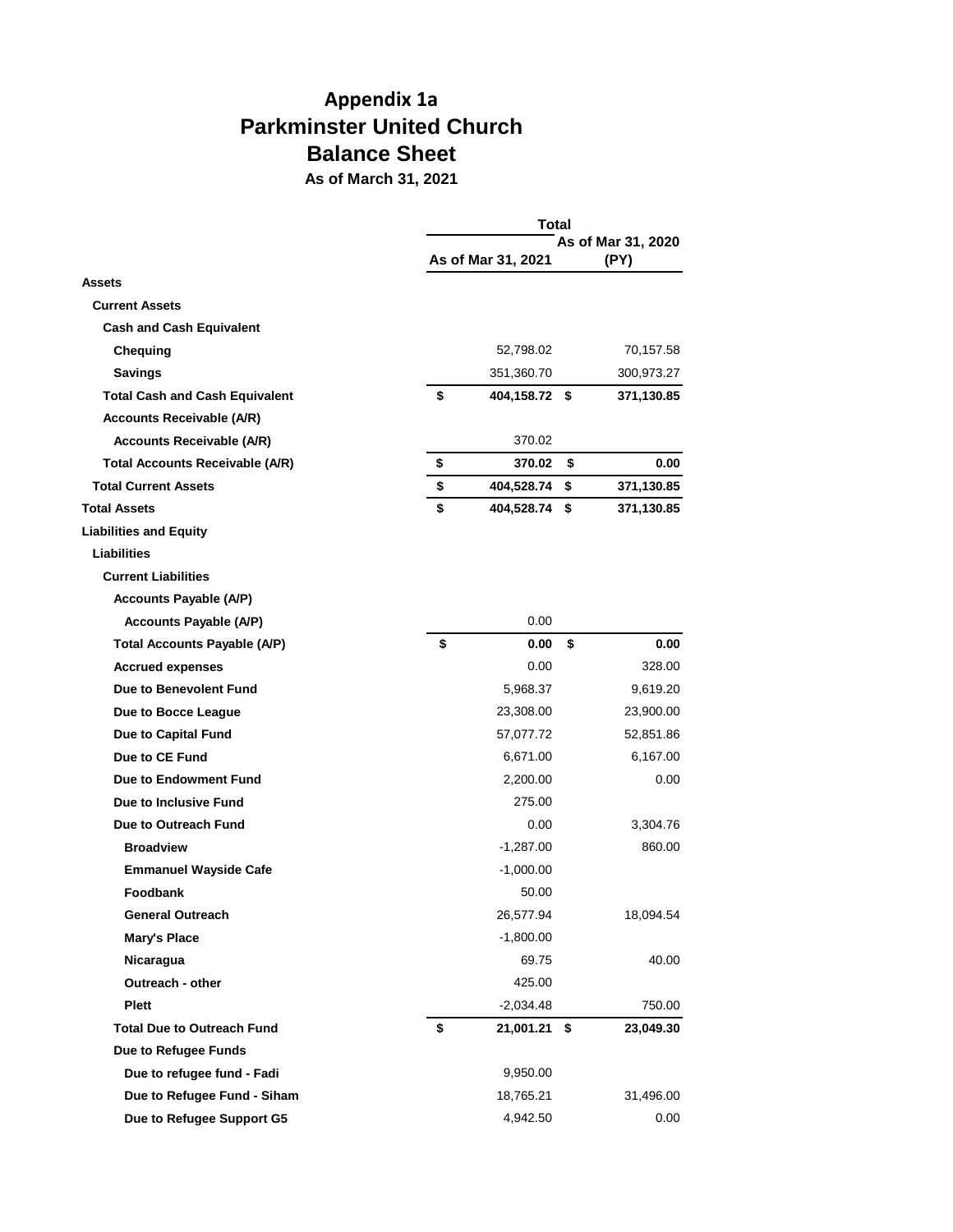| Due to refugees - RSC contingency   | 4,869.85            |                  |
|-------------------------------------|---------------------|------------------|
| Due to SAH Dabab                    | 36,922.28           | 36,637.20        |
| Due to SAH Mhd Talal Arab           | 34,616.03           | 34,355.01        |
| Due to SAH Mohamed Alshaar          | 35,783.83           | 35,510.62        |
| Due to SAH Mohammed AI Adawi        | 33,163.95           | 32,909.99        |
| <b>Total Due to Refugee Funds</b>   | \$<br>179,013.65 \$ | 170,908.82       |
| Due to the Local Fund               | 6,965.50            | 11,855.50        |
| <b>GST/HST Payable</b>              | 0.00                | $-89.23$         |
| <b>HST Payable</b>                  | $-4,933.28$         | 5,051.98         |
| <b>Total Current Liabilities</b>    | \$<br>297,547.17 \$ | 303,642.43       |
| <b>Total Liabilities</b>            | \$<br>297,547.17 \$ | 303,642.43       |
| <b>Equity</b>                       |                     |                  |
| <b>Opening Balance Equity</b>       | 68,927.00           | 68,927.00        |
| <b>Retained Earnings</b>            | 47,388.59           | $-0.13$          |
| Profit for the year                 | $-9,334.02$         | $-1,438.45$      |
| <b>Total Equity</b>                 | \$<br>106,981.57 \$ | 67,488.42        |
| <b>Total Liabilities and Equity</b> | \$<br>404,528.74    | \$<br>371,130.85 |

Monday, Apr 19, 2021 10:20:17 AM GMT-7 - Accrual Basis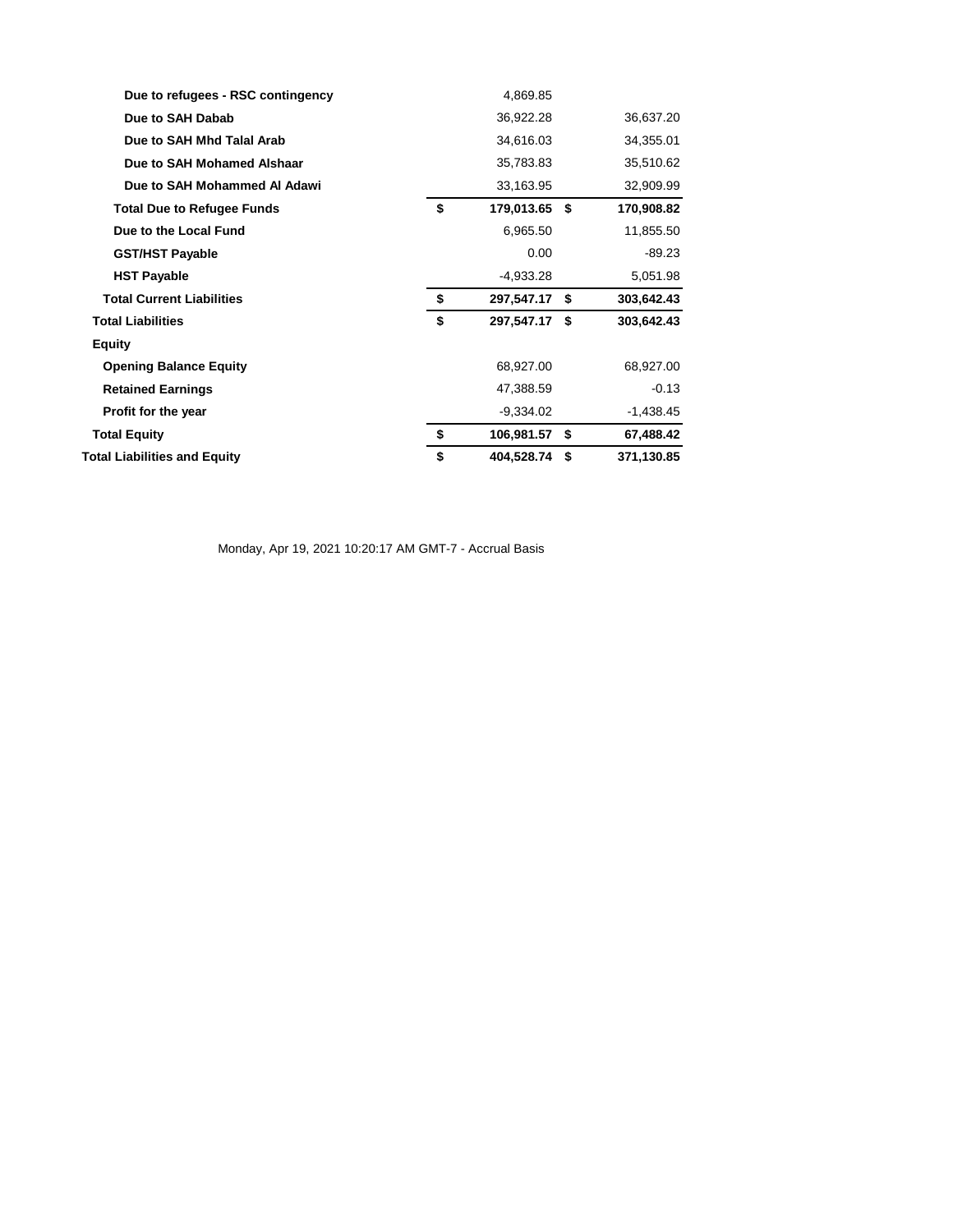## **Appendix 1b Parkminster United Church Budget vs. Actuals: Budget 2021 - FY21 P&L**

**January - March, 2021**

|                                           | <b>Mar 2021</b> |                   |     |             |                       | Total |           |      |                  |     |              |                       |
|-------------------------------------------|-----------------|-------------------|-----|-------------|-----------------------|-------|-----------|------|------------------|-----|--------------|-----------------------|
|                                           | Actual          | <b>Budget</b>     |     | over Budget | % of<br><b>Budget</b> |       | Actual    |      | <b>Budget</b>    |     | over Budget  | % of<br><b>Budget</b> |
| Income                                    |                 |                   |     |             |                       |       |           |      |                  |     |              |                       |
| <b>Endowment Fund Transfer</b>            |                 | 0.00              |     | 0.00        |                       |       | 2,900.00  |      | 2,900.00         |     | 0.00         | 100.00%               |
| Offerings                                 |                 |                   |     | 0.00        |                       |       | 0.00      |      | 0.00             |     | 0.00         |                       |
| <b>Members</b>                            | 17,507.00       | 20,400.00         |     | $-2,893.00$ | 85.82%                |       | 47,806.00 |      | 66,200.00        |     | $-18,394.00$ | 72.21%                |
| <b>Assessment fees</b>                    | 60.00           | 220.00            |     | $-160.00$   | 27.27%                |       | 150.00    |      | 2,530.00         |     | $-2,380.00$  | 5.93%                 |
| <b>Choral Scholar</b>                     |                 | 100.00            |     | $-100.00$   | 0.00%                 |       | 0.00      |      | 300.00           |     | $-300.00$    | 0.00%                 |
| Non-tax-receipt donations                 | 268.95          | 5,218.61          |     | $-4,949.66$ | 5.15%                 |       | 14,146.40 |      | 23,519.07        |     | $-9,372.67$  | 60.15%                |
| <b>Total Members</b>                      | \$<br>17,835.95 | \$25,938.61       | -\$ | 8,102.66    | 68.76% \$             |       | 62,102.40 |      | $$92,549.07$ -\$ |     | 30,446.67    | 67.10%                |
| Non-members                               |                 | 200.00            |     | $-200.00$   | 0.00%                 |       | 0.00      |      | 200.00           |     | $-200.00$    | 0.00%                 |
| <b>Total Offerings</b>                    | \$<br>17,835.95 | \$26,138.61       | -\$ | 8,302.66    | 68.24%                | - \$  | 62,102.40 |      | \$92,749.07      | -\$ | 30,646.67    | 66.96%                |
| Other income                              |                 |                   |     | 0.00        |                       |       | 0.00      |      | 0.00             |     | 0.00         |                       |
| <b>Interest</b>                           | 30.52           | 100.00            |     | $-69.48$    | 30.52%                |       | 88.55     |      | 300.00           |     | $-211.45$    | 29.52%                |
| Miscellaneous income                      |                 | 0.00              |     | 0.00        |                       |       | 0.00      |      | 0.00             |     | 0.00         |                       |
| <b>Total Other income</b>                 | \$<br>30.52     | \$<br>100.00      | -\$ | 69.48       | $30.52\%$ \$          |       | 88.55     | \$   | 300.00           | -\$ | 211.45       | 29.52%                |
| <b>Rental Income</b>                      | 1,305.00        | 1,200.00          |     | 105.00      | 108.75%               |       | 2,335.00  |      | 3,200.00         |     | $-865.00$    | 72.97%                |
| <b>Special Events</b>                     |                 |                   |     | 0.00        |                       |       | 0.00      |      | 0.00             |     | 0.00         |                       |
| <b>Food Truck</b>                         |                 | 0.00              |     | 0.00        |                       |       | 0.00      |      | 0.00             |     | 0.00         |                       |
| Special Events - other                    |                 | 0.00              |     | 0.00        |                       |       | 0.00      |      | 0.00             |     | 0.00         |                       |
| <b>Total Special Events</b>               | \$<br>0.00      | \$<br>0.00        | \$  | 0.00        |                       | \$    | 0.00      | \$   | 0.00 S           |     | 0.00         |                       |
| Total Income                              | \$<br>19,171.47 | \$27,438.61       | -\$ | 8,267.14    | 69.87%                | \$    | 67,425.95 |      | \$99,149.07      | -\$ | 31,723.12    | 68.00%                |
| <b>Gross Profit</b>                       | \$<br>19,171.47 | \$27,438.61       | -\$ | 8,267.14    | 69.87% \$             |       | 67,425.95 |      | $$99,149.07$ -\$ |     | 31,723.12    | 68.00%                |
| Expenses                                  |                 |                   |     |             |                       |       |           |      |                  |     |              |                       |
| <b>Facilities</b>                         |                 |                   |     | 0.00        |                       |       | 0.00      |      | 0.00             |     | 0.00         |                       |
| <b>Building &amp; Property Security</b>   | 20.00           | 22.60             |     | $-2.60$     | 88.50%                |       | 39.88     |      | 22.60            |     | 17.28        | 176.46%               |
| Computer/Internet/Phone                   | 123.48          | 125.00            |     | $-1.52$     | 98.78%                |       | 274.02    |      | 375.00           |     | $-100.98$    | 73.07%                |
| Elevator                                  |                 | 0.00              |     | 0.00        |                       |       | 216.25    |      | 0.00             |     | 216.25       |                       |
| Gas                                       | 932.94          | 425.00            |     | 507.94      | 219.52%               |       | 1,395.94  |      | 1,275.00         |     | 120.94       | 109.49%               |
| Hydro                                     | 200.34          | 350.00            |     | $-149.66$   | 57.24%                |       | 653.07    |      | 1,050.00         |     | -396.93      | 62.20%                |
| <b>Janitorial Supplies</b>                |                 | 75.00             |     | $-75.00$    | 0.00%                 |       | 32.23     |      | 225.00           |     | $-192.77$    | 14.32%                |
| <b>Repairs and Maintenance</b>            | 657.17          | 500.00            |     | 157.17      | 131.43%               |       | 2,947.90  |      | 1,500.00         |     | 1,447.90     | 196.53%               |
| Water                                     | 262.36          | 200.00            |     | 62.36       | 131.18%               |       | 721.24    |      | 600.00           |     | 121.24       | 120.21%               |
| <b>Total Facilities</b>                   | \$<br>2,196.29  | \$<br>1,697.60    | -\$ | 498.69      | 129.38%               | \$    | 6,280.53  | \$   | 5,047.60 \$      |     | 1,232.93     | 124.43%               |
| <b>Ministry Expenses</b>                  |                 |                   |     | 0.00        |                       |       | 0.00      |      | 0.00             |     | 0.00         |                       |
| <b>Christian Education</b>                |                 | 100.00            |     | $-100.00$   | $0.00\%$              |       | 0.00      |      | 300.00           |     | $-300.00$    | 0.00%                 |
| Communications                            |                 | 100.00            |     | $-100.00$   | $0.00\%$              |       | 367.43    |      | 300.00           |     | 67.43        | 122.48%               |
| <b>Inclusive Committee</b>                |                 | 50.00             |     | $-50.00$    | $0.00\%$              |       | 101.21    |      | 150.00           |     | $-48.79$     | 67.47%                |
| Membership                                |                 | 10.00             |     | $-10.00$    | $0.00\%$              |       | 0.00      |      | 30.00            |     | $-30.00$     | 0.00%                 |
| <b>Minister Travel</b>                    |                 | 40.00             |     | $-40.00$    | 0.00%                 |       | 31.08     |      | 120.00           |     | -88.92       | 25.90%                |
| Music                                     | 893.75          | 700.00            |     | 193.75      | 127.68%               |       | 1,900.17  |      | 2,100.00         |     | $-199.83$    | 90.48%                |
| <b>Pastoral Care</b>                      |                 | 75.00             |     | $-75.00$    | $0.00\%$              |       | 205.22    |      | 225.00           |     | $-19.78$     | 91.21%                |
| Worship                                   | 425.34          | 150.00            |     | 275.34      | 283.56%               |       | 500.34    |      | 450.00           |     | 50.34        | 111.19%               |
| <b>Total Ministry Expenses</b>            | \$<br>1,319.09  | 1,225.00 \$<br>\$ |     | 94.09       | 107.68% \$            |       | 3,105.45  | - \$ | $3,675.00 - $$   |     | 569.55       | 84.50%                |
| <b>Office &amp; Administration</b>        |                 |                   |     | 0.00        |                       |       | 0.00      |      | 0.00             |     | 0.00         |                       |
| <b>Bank &amp; Payroll Service Charges</b> | 72.37           | 100.00            |     | $-27.63$    | 72.37%                |       | 286.58    |      | 300.00           |     | -13.42       | 95.53%                |
| <b>Business licences &amp; Permits</b>    | 56.50           | 75.00             |     | $-18.50$    | 75.33%                |       | 253.50    |      | 225.00           |     | 28.50        | 112.67%               |
| <b>Dues &amp; Subscriptions</b>           |                 | 15.00             |     | $-15.00$    | 0.00%                 |       | 0.00      |      | 45.00            |     | $-45.00$     | 0.00%                 |
|                                           | 497.06          | 500.00            |     | $-2.94$     | 99.41%                |       | 1,491.18  |      | 1,500.00         |     | $-8.82$      | 99.41%                |
| Insurance<br>Non-recoverable HST          |                 |                   |     |             |                       |       |           |      |                  |     |              |                       |
|                                           |                 | 0.00              |     | 0.00        |                       |       | 0.00      |      | 1,000.00         |     | $-1,000.00$  | 0.00%                 |
| Office Supplies, Postage etc.             | 220.98          | 190.00            |     | 30.98       | 116.31%               |       | 690.37    |      | 570.00           |     | 120.37       | 121.12%               |
| <b>Printing &amp; Reproduction</b>        | 356.57          | 300.00            |     | 56.57       | 118.86%               |       | 1,234.23  |      | 900.00           |     | 334.23       | 137.14%               |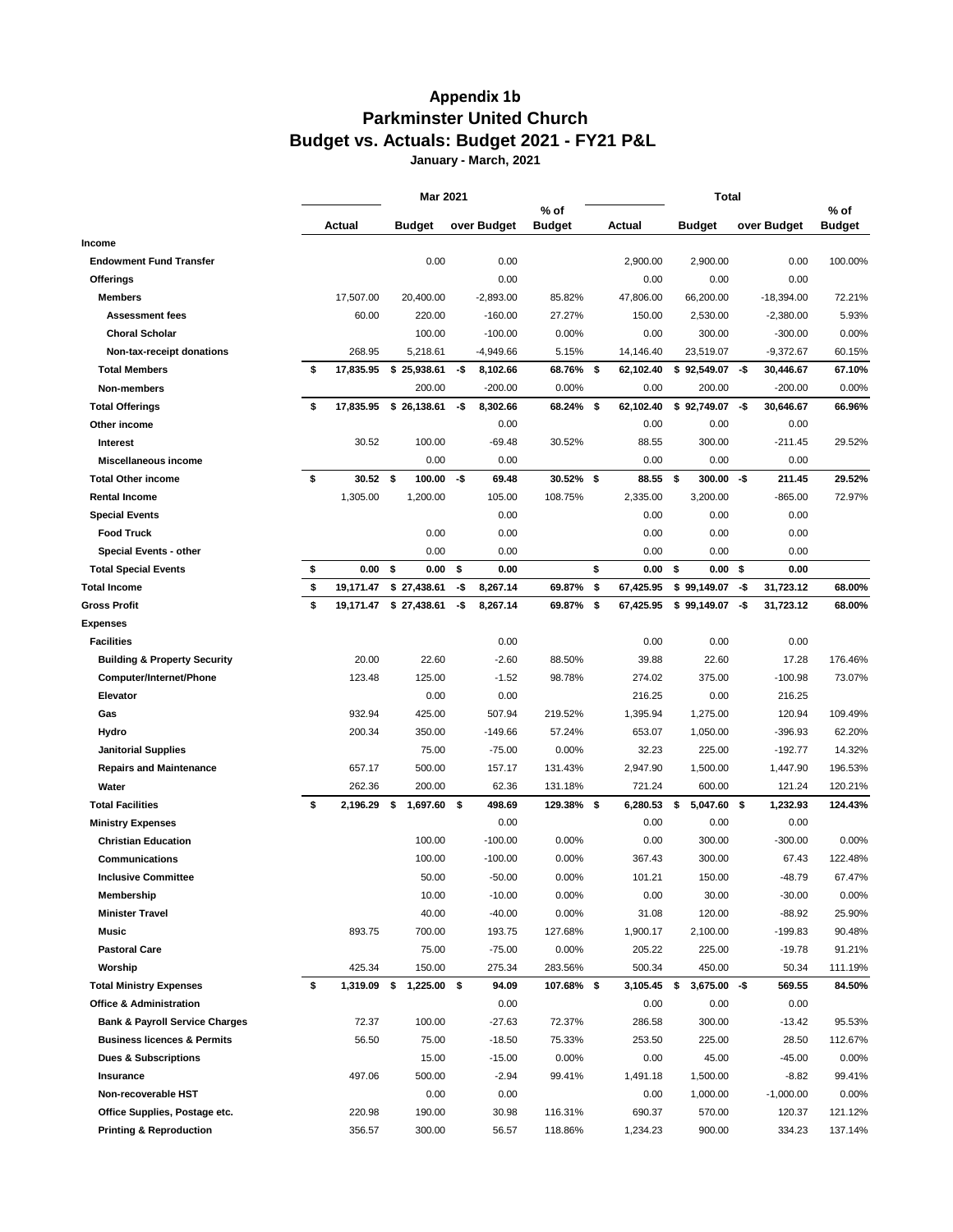| <b>Total Office &amp; Administration</b> | \$  | 1,203.48      | \$   | $1,180.00$ \$   |     | 23.48       | 101.99% \$ |     | 3,955.86     | \$   | $4,540.00 - $$   |      | 584.14       | 87.13%     |
|------------------------------------------|-----|---------------|------|-----------------|-----|-------------|------------|-----|--------------|------|------------------|------|--------------|------------|
| <b>Salaries &amp; Benefits</b>           |     |               |      |                 |     | 0.00        |            |     | 0.00         |      | 0.00             |      | 0.00         |            |
| <b>Continuing Education</b>              |     |               |      | 287.33          |     | $-287.33$   | 0.00%      |     | 0.00         |      | 861.99           |      | $-861.99$    | 0.00%      |
| <b>Employer paid benefits</b>            |     | 4,531.04      |      | 4,506.00        |     | 25.04       | 100.56%    |     | 13,535.09    |      | 13,518.00        |      | 17.09        | 100.13%    |
| <b>Staff Allowances</b>                  |     | 141.24        |      | 167.00          |     | $-25.76$    | 84.57%     |     | 423.82       |      | 501.00           |      | $-77.18$     | 84.59%     |
| <b>Staff Salaries</b>                    |     | 20,508.76     |      | 19,342.00       |     | 1,166.76    | 106.03%    |     | 58,452.28    |      | 58,026.00        |      | 426.28       | 100.73%    |
| <b>Total Salaries &amp; Benefits</b>     | s   | 25,181.04     |      | $$24,302.33$ \$ |     | 878.71      | 103.62% \$ |     | 72,411.19    |      | $$72,906.99$ -\$ |      | 495.80       | 99.32%     |
| <b>UCC Assessment Fee</b>                |     |               |      | 0.00            |     | 0.00        |            |     | 3,156.25     |      | 3,156.00         |      | 0.25         | 100.01%    |
| <b>Total Expenses</b>                    |     | 29,899.90     | s.   | 28,404.93       | S   | 1,494.97    | 105.26% \$ |     | 88,909.28    |      | $$89,325.59$ -\$ |      | 416.31       | 99.53%     |
| <b>Net Operating Income</b>              | -\$ | 10,728.43     | -\$  | 966.32          | -\$ | 9,762.11    | 1110.24%   | -\$ | 21,483.33    |      | 9,823.48         | -\$  | 31,306.81    | $-218.69%$ |
| <b>Other Expenses</b>                    |     |               |      |                 |     |             |            |     |              |      |                  |      |              |            |
| <b>Government incentives</b>             |     | $-3,943.54$   |      |                 |     | $-3,943.54$ |            |     | $-12,149.31$ |      | 0.00             |      | $-12,149.31$ |            |
| <b>Total Other Expenses</b>              | -\$ | $3,943.54$ \$ |      | 0.00            | -\$ | 3,943.54    |            | -\$ | 12,149.31 \$ |      | 0.00             | -\$  | 12,149.31    |            |
| <b>Net Other Income</b>                  |     | 3,943.54      | - \$ | 0.00            | Ŝ.  | 3,943.54    |            | \$  | 12,149.31    | - \$ | 0.00             | - \$ | 12,149.31    |            |
| Net Income                               | -\$ | 6,784.89      | -\$  | 966.32          | -\$ | 5,818.57    | 702.14%    | -\$ | 9,334.02     | s    | 9,823.48         | -\$  | 19,157.50    | $-95.02\%$ |
|                                          |     |               |      |                 |     |             |            |     |              |      |                  |      |              |            |

Monday, Apr 19, 2021 10:17:50 AM GMT-7 - Accrual Basis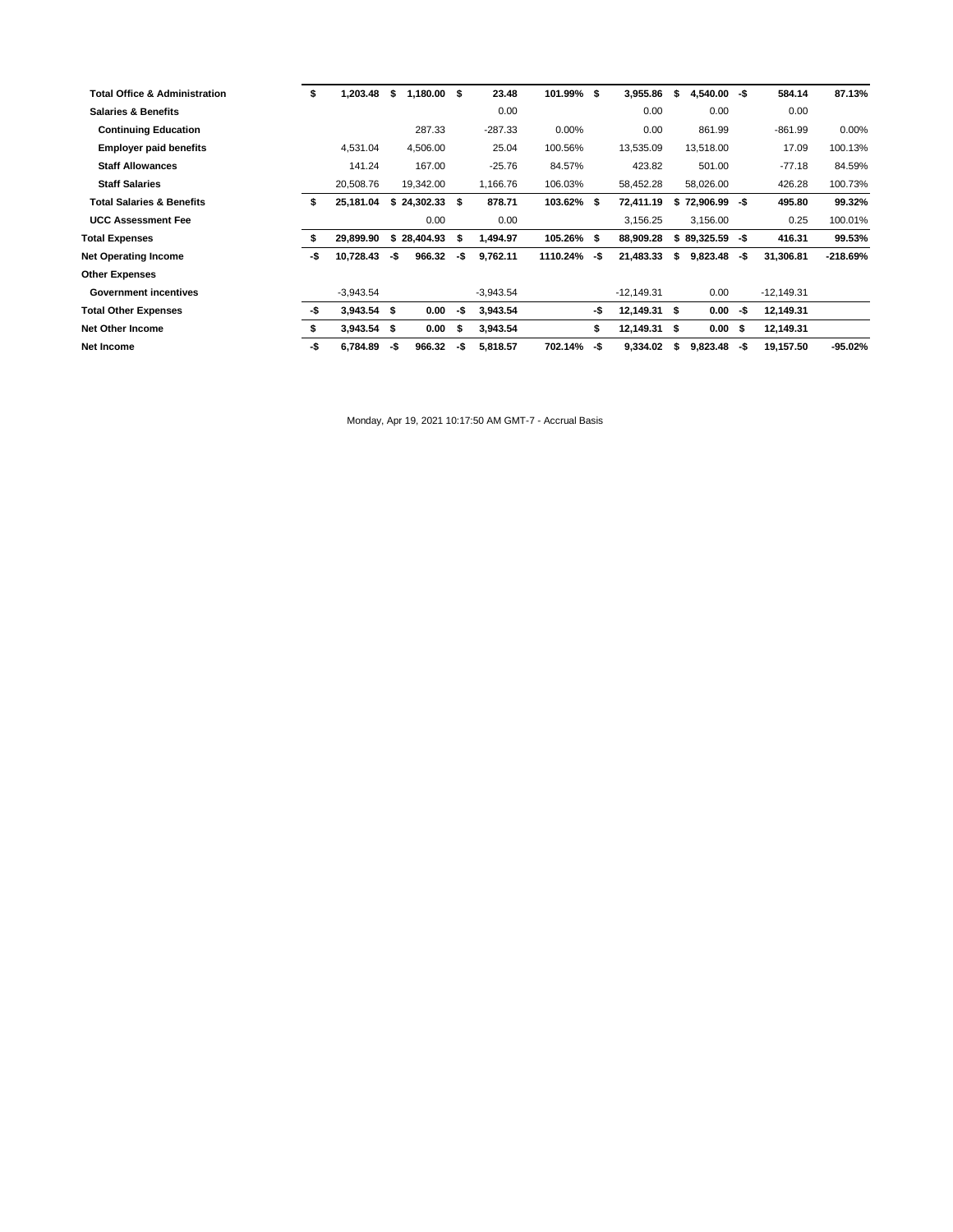## **Appendix 1c Parkminster United Church Profit and Loss**

**January - March, 2021**

|                                         | <b>Total</b>       |    |                         |  |  |  |
|-----------------------------------------|--------------------|----|-------------------------|--|--|--|
|                                         | Jan - Mar, 2021    |    | Jan - Mar, 2020<br>(PY) |  |  |  |
| <b>INCOME</b>                           |                    |    |                         |  |  |  |
| <b>Endowment Fund Transfer</b>          | 2,900.00           |    | 2,900.00                |  |  |  |
| <b>Offerings</b>                        |                    |    |                         |  |  |  |
| <b>Members</b>                          | 47,806.00          |    | 50,418.85               |  |  |  |
| <b>Assessment fees</b>                  | 150.00             |    | 2,530.00                |  |  |  |
| <b>Choral Scholar</b>                   |                    |    | 3,080.00                |  |  |  |
| Non-tax-receipt donations               | 14,146.40          |    | 23,519.07               |  |  |  |
| <b>Total Members</b>                    | \$<br>62,102.40    | \$ | 79,547.92               |  |  |  |
| <b>Non-members</b>                      |                    |    | 898.35                  |  |  |  |
| <b>Total Offerings</b>                  | \$<br>62,102.40 \$ |    | 80,446.27               |  |  |  |
| Other income                            |                    |    |                         |  |  |  |
| <b>Interest</b>                         | 88.55              |    | 633.58                  |  |  |  |
| <b>Miscellaneous income</b>             |                    |    | 7.60                    |  |  |  |
| <b>Total Other income</b>               | \$<br>88.55        | \$ | 641.18                  |  |  |  |
| <b>Rental Income</b>                    | 2,335.00           |    | 6,610.00                |  |  |  |
| <b>Special Events</b>                   |                    |    |                         |  |  |  |
| <b>Concerts</b>                         |                    |    | 430.00                  |  |  |  |
| <b>Speaker Series</b>                   |                    |    | 519.50                  |  |  |  |
| <b>Total Special Events</b>             | \$<br>0.00         | \$ | 949.50                  |  |  |  |
| <b>Total Income</b>                     | \$<br>67,425.95    | \$ | 91,546.95               |  |  |  |
| <b>COST OF GOODS SOLD</b>               |                    |    |                         |  |  |  |
| <b>Cost of Goods Sold</b>               |                    |    |                         |  |  |  |
| <b>Event Expenses</b>                   |                    |    |                         |  |  |  |
| <b>Community Outreach</b>               |                    |    | 100.00                  |  |  |  |
| <b>Total Event Expenses</b>             | \$<br>0.00         | \$ | 100.00                  |  |  |  |
| <b>Total Cost of Goods Sold</b>         | \$<br>0.00         | \$ | 100.00                  |  |  |  |
| <b>Total Cost of Goods Sold</b>         | \$<br>0.00         | \$ | 100.00                  |  |  |  |
| <b>GROSS PROFIT</b>                     | \$<br>67,425.95    | \$ | 91,446.95               |  |  |  |
| <b>EXPENSES</b>                         |                    |    |                         |  |  |  |
| <b>Facilities</b>                       |                    |    |                         |  |  |  |
| <b>Building &amp; Property Security</b> | 39.88              |    | 22.60                   |  |  |  |
| Computer/Internet/Phone                 | 274.02             |    | 217.84                  |  |  |  |
| <b>Elevator</b>                         | 216.25             |    |                         |  |  |  |
| Gas                                     | 1,395.94           |    | 1,092.19                |  |  |  |
| Hydro                                   | 653.07             |    | 1,022.88                |  |  |  |
| <b>Janitorial Supplies</b>              | 32.23              |    | 49.85                   |  |  |  |
| <b>Repairs and Maintenance</b>          | 2,947.90           |    | 3,741.76                |  |  |  |
| Water                                   | 721.24             |    | 765.26                  |  |  |  |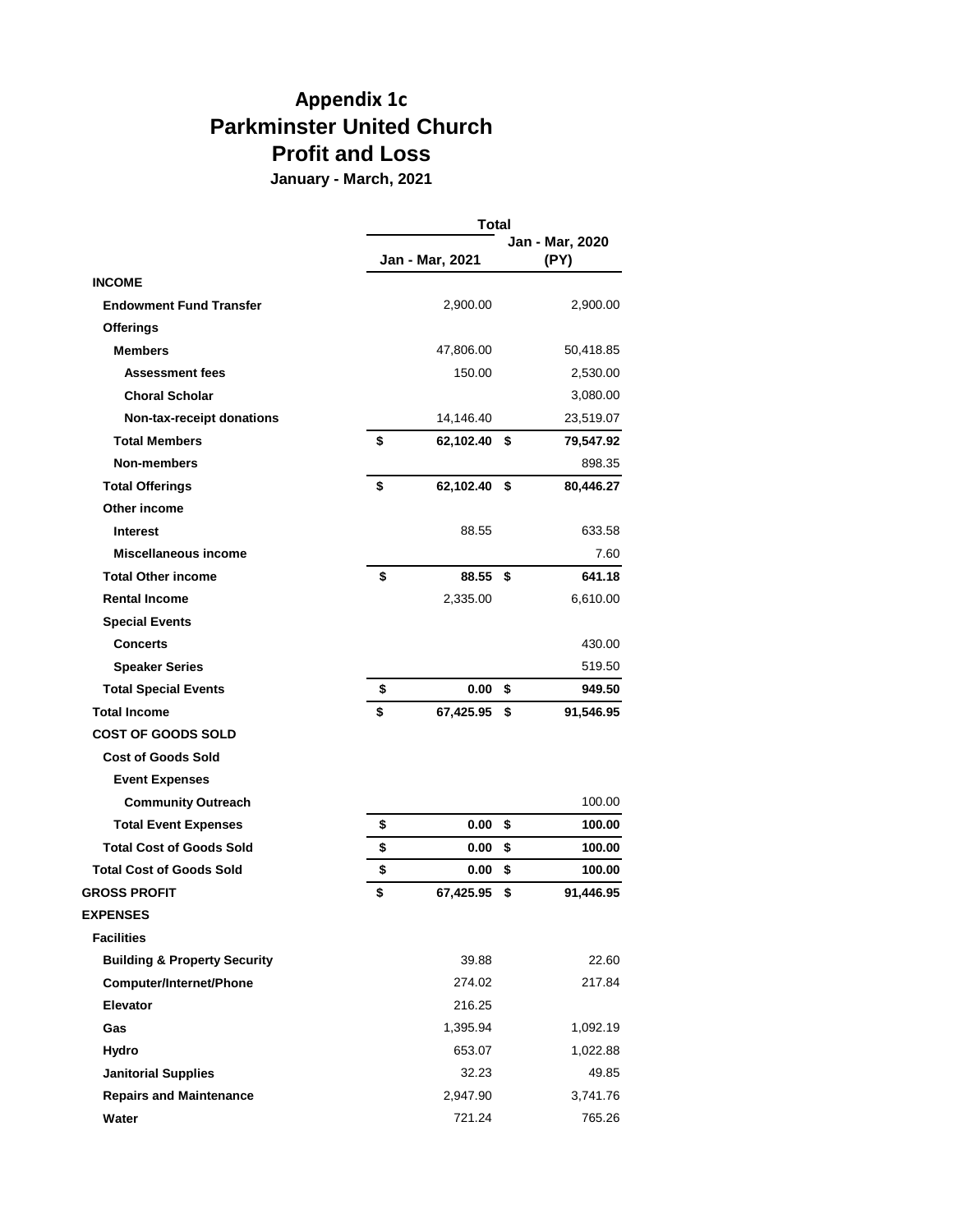| <b>Total Facilities</b>                    | \$  | 6,280.53 \$   |      | 6,912.38  |
|--------------------------------------------|-----|---------------|------|-----------|
| <b>Ministry Expenses</b>                   |     |               |      |           |
| <b>Christian Education</b>                 |     |               |      | 9.21      |
| <b>Communications</b>                      |     | 367.43        |      | 2,533.29  |
| <b>Inclusive Committee</b>                 |     | 101.21        |      | 224.95    |
| <b>Minister Travel</b>                     |     | 31.08         |      | 67.08     |
| <b>Ministry Expenses - Other</b>           |     |               |      | 240.00    |
| <b>Music</b>                               |     | 1,900.17      |      | 1,347.68  |
| <b>Pastoral Care</b>                       |     | 205.22        |      |           |
| Worship                                    |     | 500.34        |      | 539.89    |
| <b>Total Ministry Expenses</b>             | \$  | $3,105.45$ \$ |      | 4,962.10  |
| <b>Office &amp; Administration</b>         |     |               |      |           |
| <b>Bank &amp; Payroll Service Charges</b>  |     | 286.58        |      | 379.61    |
| <b>Business licences &amp; Permits</b>     |     | 253.50        |      | 172.83    |
| <b>Dues &amp; Subscriptions</b>            |     |               |      | 106.59    |
| <b>Insurance</b>                           |     | 1,491.18      |      | 1,147.50  |
| <b>Office &amp; Administration - other</b> |     |               |      | 1,779.75  |
| Office Supplies, Postage etc.              |     | 690.37        |      | 521.76    |
| <b>Printing &amp; Reproduction</b>         |     | 1,234.23      |      | 1,459.72  |
| <b>Total Office &amp; Administration</b>   | \$  | 3,955.86 \$   |      | 5,567.76  |
| <b>Salaries &amp; Benefits</b>             |     |               |      |           |
| <b>Employer paid benefits</b>              |     | 13,535.09     |      | 13,068.25 |
| <b>Staff Allowances</b>                    |     | 423.82        |      | 1,687.79  |
| <b>Staff Salaries</b>                      |     | 58,452.28     |      | 57,530.87 |
| <b>Total Salaries &amp; Benefits</b>       | \$  | 72,411.19     | - \$ | 72,286.91 |
| <b>UCC Assessment Fee</b>                  |     | 3,156.25      |      | 3,156.25  |
| <b>Total Expenses</b>                      | \$  | 88,909.28     | \$   | 92,885.40 |
| <b>OTHER EXPENSES</b>                      |     |               |      |           |
| <b>Government incentives</b>               |     | $-12,149.31$  |      |           |
| <b>Total Other Expenses</b>                | -\$ | 12,149.31     | \$   | 0.00      |
| PROFIT                                     | -\$ | 9,334.02      | -\$  | 1,438.45  |

Monday, Apr 19, 2021 10:23:21 AM GMT-7 - Accrual Basis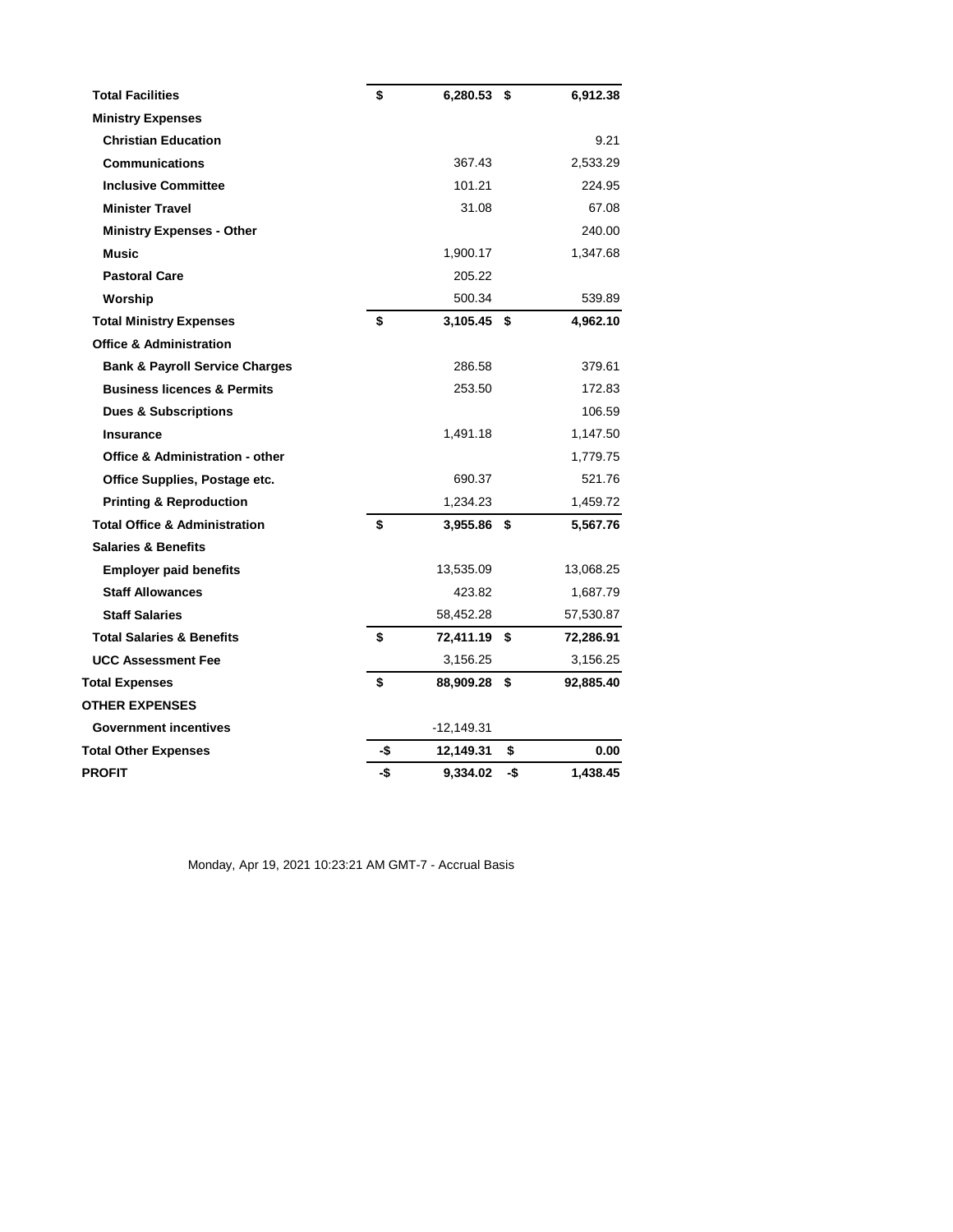# **Appendix 2**

## **Parkminster Funeral Service Safety Plan**

- **● We encourage families to use funeral home facilities for funeral services during the pandemic.**
- **● Parkminster will permit the use of the sanctuary for funerals subsequent to provincial guidelines and the oversight of funeral home staff.**
- **Ontario Funeral Homes have been given tighter restrictions than the Church's 30% or 15% room capacity numbers. For funeral services at Parkminster, we will follow the Bereavement Authority of Ontario Guidelines as indicated under General Information.**

## **General Information**

- All rooms will have limited capacity as per the Bereavement Authority of Ontario Guidelines.
	- **Green Zone**: 30% capacity with physical distancing to a maximum of 50 people per room
	- **Yellow Zone**: 30% capacity with physical distancing to a maximum of 50 people per room
	- **Orange Zone**: 30% capacity with physical distancing to a maximum of 50 people per room
	- **Red Zone**: 30% capacity with physical distancing to a maximum of 50 people for the the **ENTIRE facility**
	- **Grey Lockdown:** 15% capacity with physical distancing to a maximum of 50 people for the entire facility. Parkminster Sanctuary capacity at 15% is 28 people. No line-ups or 'cycling' of guests 1 entire group at one time
	- **Effective April 19**, attendance at all funerals services will be restricted to a maximum of 10 attendees indoors or outdoors. The indoor and outdoor limits cannot be combined to allow more than 10. The maximum of 10 attendees does not include funeral staff.
- Masks must be worn while in the building. Masks are mandatory as per the Region of Waterloo Public Health bylaw.
- Please cough or sneeze into your elbow or use a tissue when necessary to limit possible contamination of surfaces.
- Some areas of the church will be out of bounds. These areas (basement, gym, kitchen, choir loft, coat areas) will be clearly marked.
- Please use all washrooms on the entry level outside the gym and the washroom on the upper level outside the family room. Please sanitize your hands before entering and upon exiting the washroom.
- The immediate family will use the Family Room for their private space providing they are within the room capacity limits. The 30% room capacity for the Family Room is 10 people.
- There will be no reception with or without refreshments.
- Please bow or nod instead of using the traditional hand shake or hugs.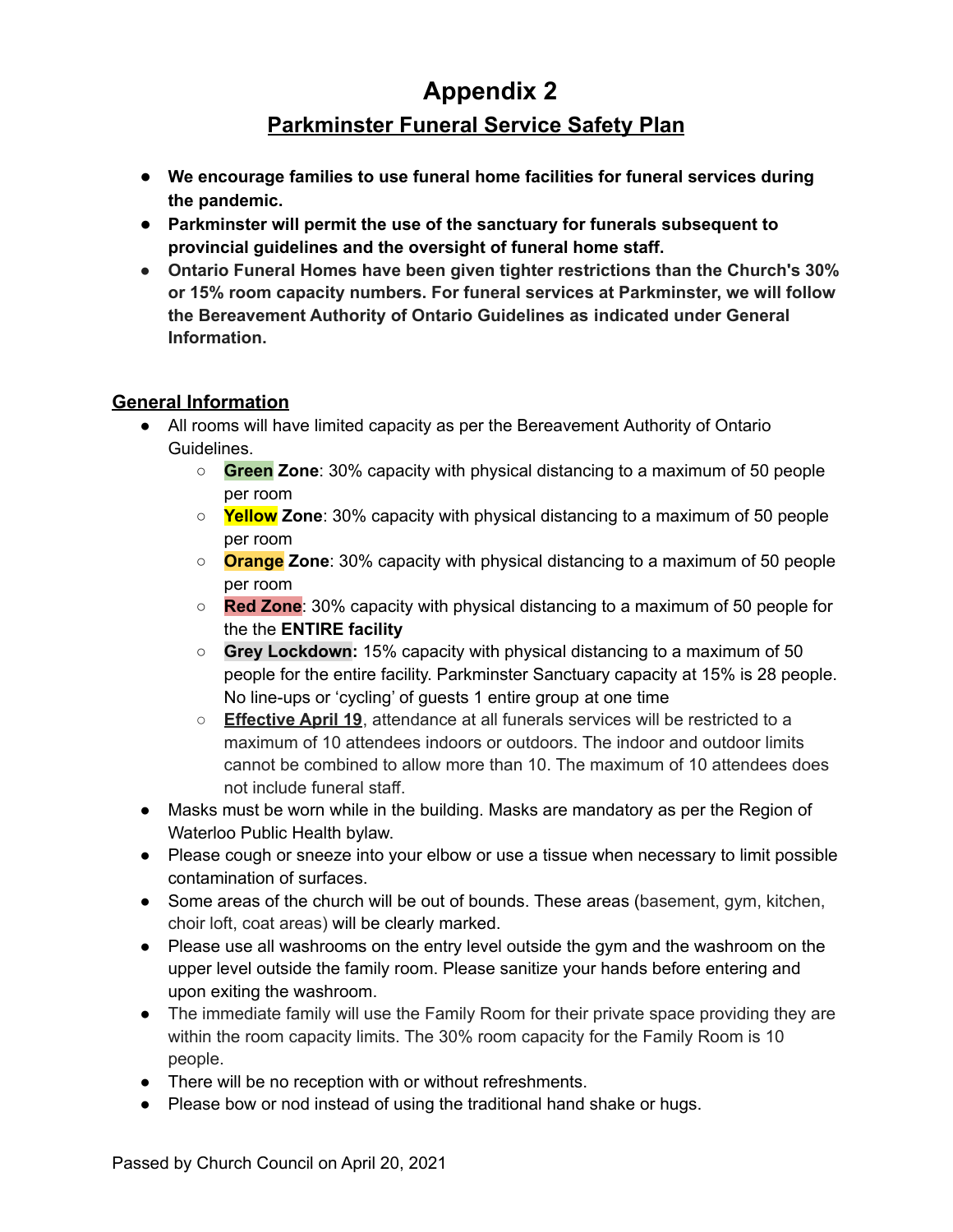- The Funeral Home will look after live streaming/recording the service.
- If you wish to show a slideshow or project online choir videos/video messages, please contact the church office parkuc@golden.net
- Parkminster has a cleaning plan in place for reducing contamination of the building and after the funeral service, high-touch surfaces will be cleaned with a disinfectant.

## **Before Arriving**

- Register for worship. To ensure we're able to honour public health guidelines in regards to capacity we're asking people to register. This registration will be done through the funeral home.
- If you have any of these symptoms, please get tested for COVID-19, self isolate and stay at home (fever above 38℃, a new cough or worsening cough, headache, sore throat, runny nose, fatigue, muscle pain, diarrhea, loss of sense of taste, loss of smell, and purple markings on the fingers and toes).
- Arrive early enough to allow yourself to go through a couple of procedures as you enter the building.

## **Upon Arrival and Before Funeral Service**

- Please use the designated entrance doors. The doors will be propped open to reduce contact.
- Hand Sanitizer and masks (if you've forgotten) will be available at the entrance. Please sanitize as you enter the building.
- When entering the church, there will be a system in place for contact tracing. Public Health requires the name, phone number and email of people who were in the building. This information will be kept in a confidential file for 30 days and if not needed, it will be shredded. The funeral home will be responsible for collecting and shredding the contact tracing information.
- When entering the church you will be required to answer screening questions. The funeral home will look after the screening questions.
- Be aware of physically distancing from people outside your social circle. Two meters is the required space between individuals. This social distancing space must be adhered to in the parking lot and in all areas of the building.
- Please bow or nod instead of using the traditional hand shake or hugs.
- Take all coats etc. with you to the Sanctuary as the coat racks will be out of bounds.
- Only one family group at a time in the elevator.
- Ushers will direct people to their seats. People will be seated from the front to the back to reduce walking past other people.

## **During the Funeral Service**

- There will be no communion, congregational singing, group responses, passing of the peace or microphone at this time as they are high-risk activities.
- The overhead fans will not be turned on.